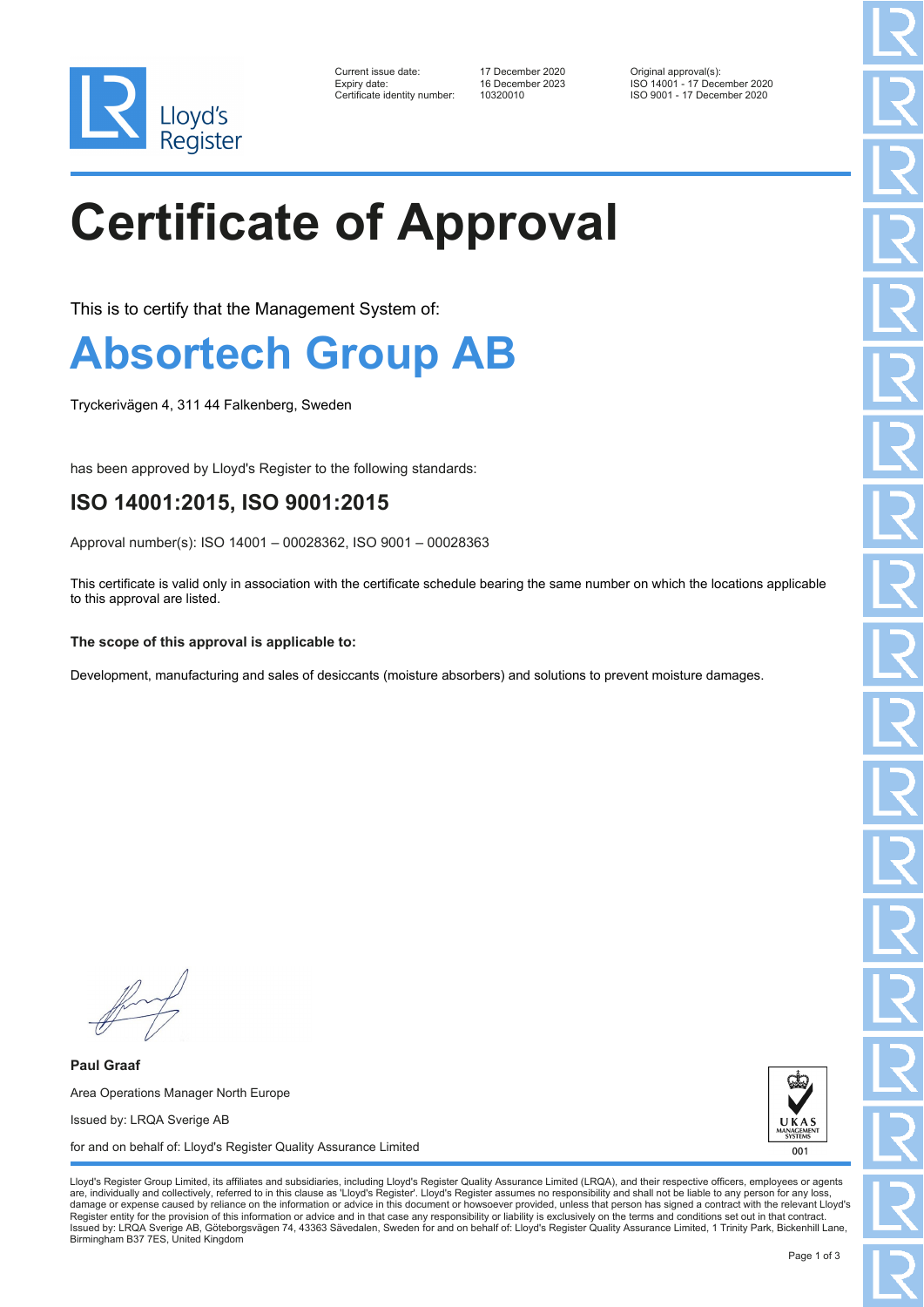

## **Certificate Schedule**

| Location                                                                                                                                                               | <b>Activities</b>                                                                                                                                         |
|------------------------------------------------------------------------------------------------------------------------------------------------------------------------|-----------------------------------------------------------------------------------------------------------------------------------------------------------|
| <b>Absortech International AB</b><br>Tryckerivägen 4, 311 44 Falkenberg, Sweden                                                                                        | ISO 14001:2015, ISO 9001:2015<br>Development, manufacturing and sales of desiccants<br>(moisture absorbers) and solutions to prevent moisture<br>damages. |
| Absortech India Pyt. Ltd.                                                                                                                                              | ISO 14001:2015, ISO 9001:2015                                                                                                                             |
| B/002, Gokul Horizon CHS Ltd, Jivla Pada, Thakur Village,                                                                                                              | Sales and distribution of desiccants (moisture absorbers)                                                                                                 |
| Kandivali East, Mumbai, 400101, India                                                                                                                                  | and solutions to prevent moisture damages.                                                                                                                |
| Absortech Asia Pacific Pte. Ltd.                                                                                                                                       | ISO 14001:2015, ISO 9001:2015                                                                                                                             |
| 12 Tannery Road 05-01, HB Centre 1, Singapore 347722,                                                                                                                  | Sales and distribution of desiccants (moisture absorbers)                                                                                                 |
| Singapore                                                                                                                                                              | and solutions to prevent moisture damages.                                                                                                                |
| <b>Absortech Vietnam Company Limited</b>                                                                                                                               | ISO 14001:2015, ISO 9001:2015                                                                                                                             |
| 78A Street #49 Tan Quy Ward District 7 Hochiminh City,                                                                                                                 | Sales and distribution of desiccants (moisture absorbers)                                                                                                 |
| 700000 Ho Chi Minh City, Vietnam                                                                                                                                       | and solutions to prevent moisture damages.                                                                                                                |
| <b>Absortech (Siam) Company Limited</b><br>Charn Issara Tower 2, Room 209, 2nd floor, 2922/76, New<br>Petchburi Road, Bangkapi, Huaykwang, Bangkok, 10310,<br>Thailand | ISO 14001:2015, ISO 9001:2015<br>Sales and distribution of desiccants (moisture absorbers)<br>and solutions to prevent moisture damages.                  |
| <b>Absortech Europe GmbH</b><br>Dr. Schwabe-Str. 21 b, 63454 Hanau, Germany                                                                                            | ISO 14001:2015, ISO 9001:2015<br>Sales and distribution of desiccants (moisture absorbers)<br>and solutions to prevent moisture damages.                  |
| Absortech Inc.                                                                                                                                                         | ISO 14001:2015, ISO 9001:2015                                                                                                                             |
| 838 Keystone Ave, River Forest, IL, 60305,                                                                                                                             | Sales and distribution of desiccants (moisture absorbers)                                                                                                 |
| <b>United States</b>                                                                                                                                                   | and solutions to prevent moisture damages.                                                                                                                |



Lloyd's Register Group Limited, its affiliates and subsidiaries, including Lloyd's Register Quality Assurance Limited (LRQA), and their respective officers, employees or agents are, individually and collectively, referred to in this clause as 'Lloyd's Register'. Lloyd's Register assumes no responsibility and shall not be liable to any person for any loss,<br>Ramage or expense caused by reliance on t